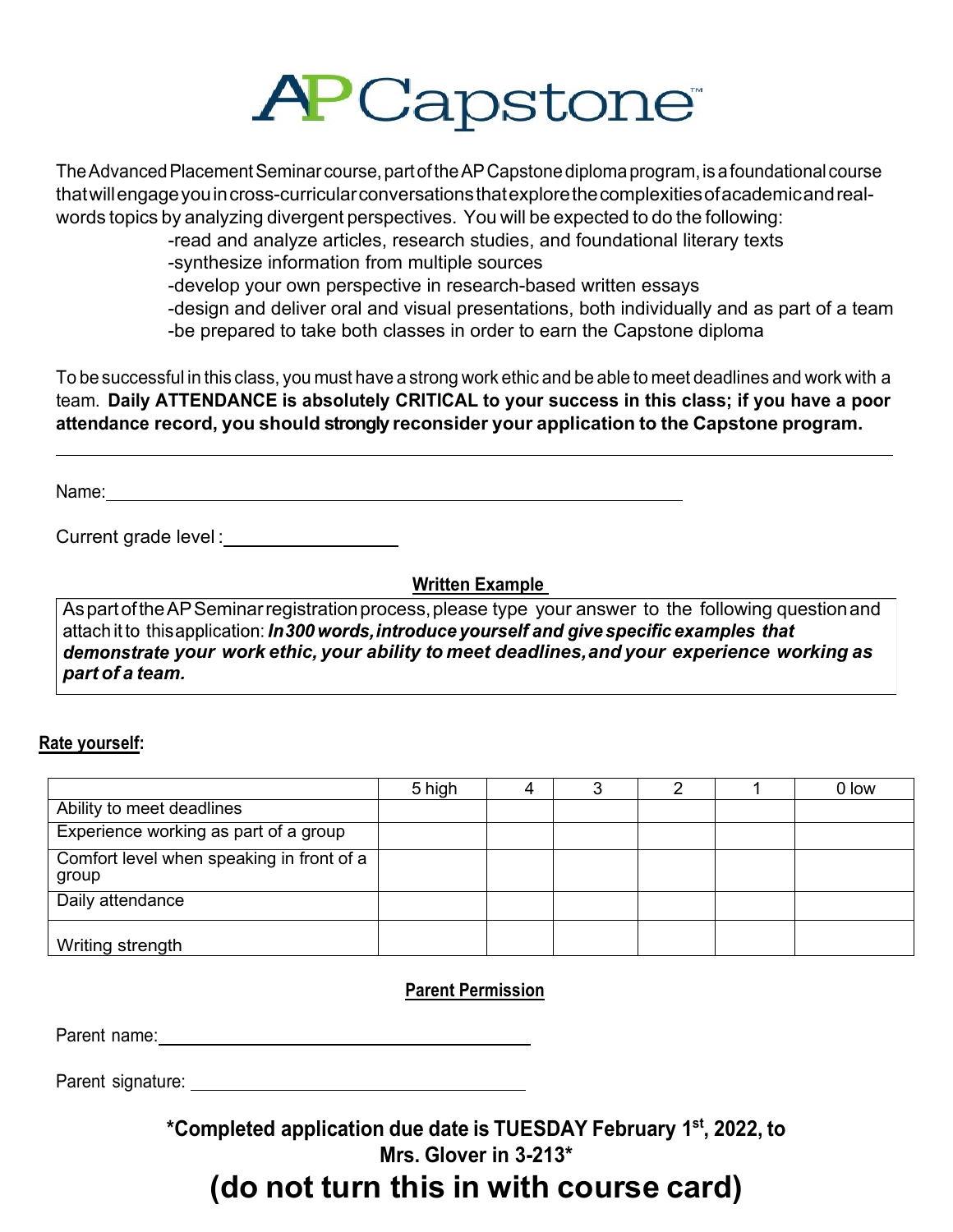# **APCapstone**

## **APPLICANT: Please give this recommendation request letter to a teacher of your choice. If you are in an AP class already, you MUST give it to that AP teacher.**

Dear Teacher:

This student has requested to be considered for admittance into the Advanced Placement Capstone diploma program. The foundational course in the program isAP Seminar, where students learn the skills necessary to write logical, supported arguments and to present their research findings to a panel of judges. The second course is AP Research, where students will spend the year engaged in scholarly inquiry into a topic of their choice and conduct original research; they also will present their findings.

Success in this program depends on careful consideration of student aptitude. Please considerthe following traits when giving your recommendation:

- 1. Does the student have excellent attendance? This is necessary for the group project component of the Seminar class.
- 2. Has the student previously taken (and preferably passed) an AP class? To receive the diploma, the student must pass four AP classes of their choice in addition to the Seminar and Research class.
- 3. Does the student display a strong work ethic? Meeting deadlines is critical, since many of them are set by College Board and cannot be changed.
- 4. Is the student academically strong? The suggested GPA is at least a 3.0.
- \* The Seminar class is recommended for rising juniors. However, select rising sophomores are eligible if you feel they have  *the above characteristics, in addition to the maturity required of a research program.*

Thank you for your honest feedback and be assured that your recommendation will NOT be shared with the student. Please fill out this recommendation and **RETURN IT TO MY MAILBOX.**

Thanks so much for your support of theAP Capstone diploma program!

Mimi Glover AP Seminar

#### **Teacher Recommendation:**

Student Name: **Student Name: Student Name: Student Name: Student Name: Student Name: Student Name: Student Name: Student Name: Student Name: Student Name: Student Name: Student Name: Student Name:**

Teacher Name: Teacher Signature:

Do you think this student would be a good fit fortheAP Seminar class? Please explain.